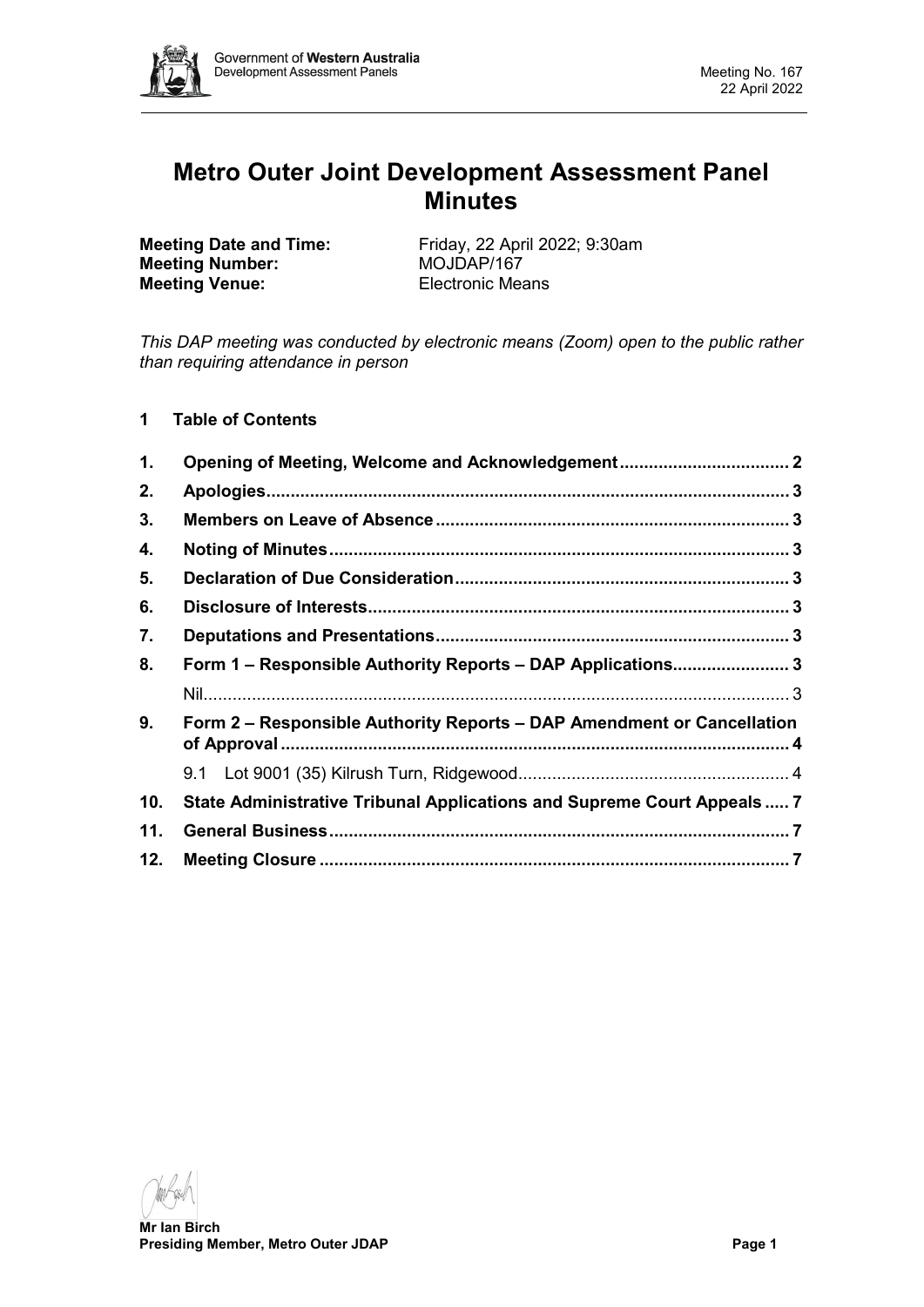

# **Attendance**

# **DAP Members**

Mr Ian Birch (Presiding Member) Ms Sheryl Chaffer (Deputy Presiding Member) Mr Justin Page (A/Third Specialist Member) Cr Vinh Nguyen (Local Government Member, City of Wanneroo) Cr Frank Cvitan (Local Government Member, City of Wanneroo)

# **Officers in attendance**

Mr Josh Coppola (City of Wanneroo) Mr Nick De Vicchi (City of Wanneroo) Ms Sue Wesley (City of Wanneroo)

### **Minute Secretary**

Ms Adele McMahon (DAP Secretariat) Ms Ashlee Kelly (DAP Secretariat)

### **Applicants and Submitters**

Mr Jordan Ennis (Ennis Advisory) Mr Regan Harray (7eleven) Mr Paul Davidson (Vend Property)

### **Members of the Public / Media**

<span id="page-1-0"></span>Nil

### **1. Opening of Meeting, Welcome and Acknowledgement**

The Presiding Member declared the meeting open at 9:33am on 22 April 2022 and acknowledged the traditional owners and paid respect to Elders past and present of the land on which the meeting was being held.

The Presiding Member announced the meeting would be run in accordance with the DAP Standing Orders 2020 under the *Planning and Development (Development Assessment Panels) Regulations 2011.*

### **1.1 Announcements by Presiding Member**

The Presiding Member advised that in accordance with Section 5.16 of the DAP Standing Orders 2020 which states *'A person must not use any electronic, visual or audio recording device or instrument to record the proceedings of the DAP meeting unless the Presiding Member has given permission to do so.',* the meeting would not be recorded.

In response to the COVID-19 situation, this meeting was convened via electronic means (Zoom). Members were reminded to announce their name and title prior to speaking.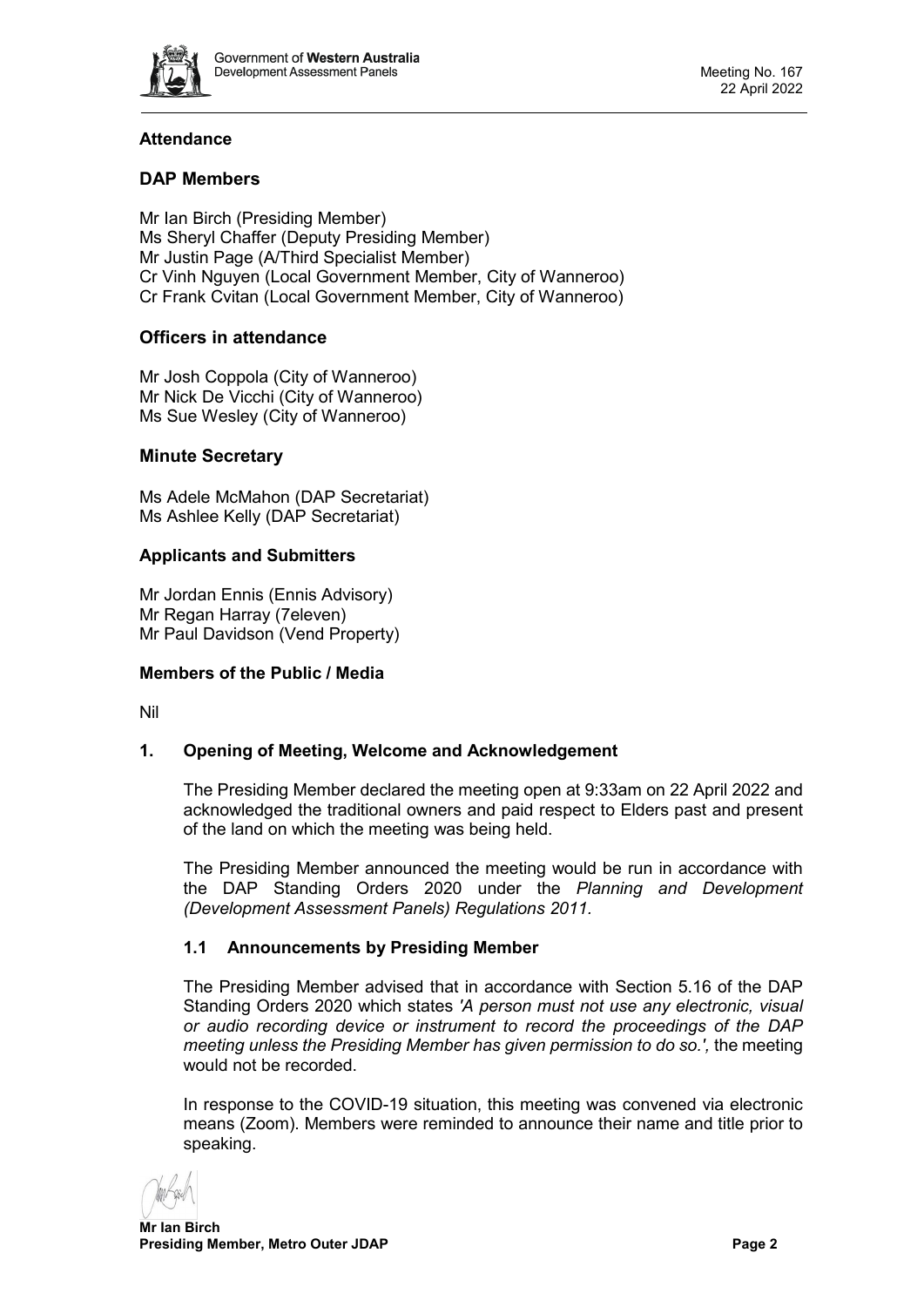

## <span id="page-2-0"></span>**2. Apologies**

Mr Jason Hick (Third Specialist Member)

### <span id="page-2-1"></span>**3. Members on Leave of Absence**

Nil

### <span id="page-2-2"></span>**4. Noting of Minutes**

DAP members noted that signed minutes of previous meetings are available on the [DAP website.](https://www.dplh.wa.gov.au/about/development-assessment-panels/daps-agendas-and-minutes)

### <span id="page-2-3"></span>**5. Declaration of Due Consideration**

All members declared that they had duly considered the documents.

#### <span id="page-2-4"></span>**6. Disclosure of Interests**

DAP Member, Mr Justin Page, declared an Impartiality Interest in item 9.1. Mr Page was part of the project consultant team who acted on behalf of MGP Baldivis Pty Ltd of which 7-Eleven was a prospective tenant for a proposed service station at Lot 1 Fifty Road, Baldivis. The proposed service station (as part of the wider local centre development located at the corner of Fifty Rd/Baldivis Rd) was approved by the City of Rockingham under delegated officer authority on 13 August 2021. Mr Page's previous involvement with the proposed service station at Lot 1 Fifty Road, Baldivis will not affect his ability to be impartial in the determination of the application.

In accordance with section 6.2 and 6.3 of the DAP Standing Orders 2020, the Presiding Member determined that the member listed above, who had disclosed an Impartiality Interest, was permitted to participate in the discussion and voting on the item.

### <span id="page-2-5"></span>**7. Deputations and Presentations**

- **7.1** Mr Jordan Ennis (Ennis Advisory) addressed the DAP in support of the recommendation for the application at Item 9.1 and responded to questions from the panel.
- **7.2** City of Wanneroo officers addressed the DAP in relation to the application at Item 9.1 and responded to questions from the panel.

### <span id="page-2-7"></span><span id="page-2-6"></span>**8. Form 1 – Responsible Authority Reports – DAP Applications**

Nil

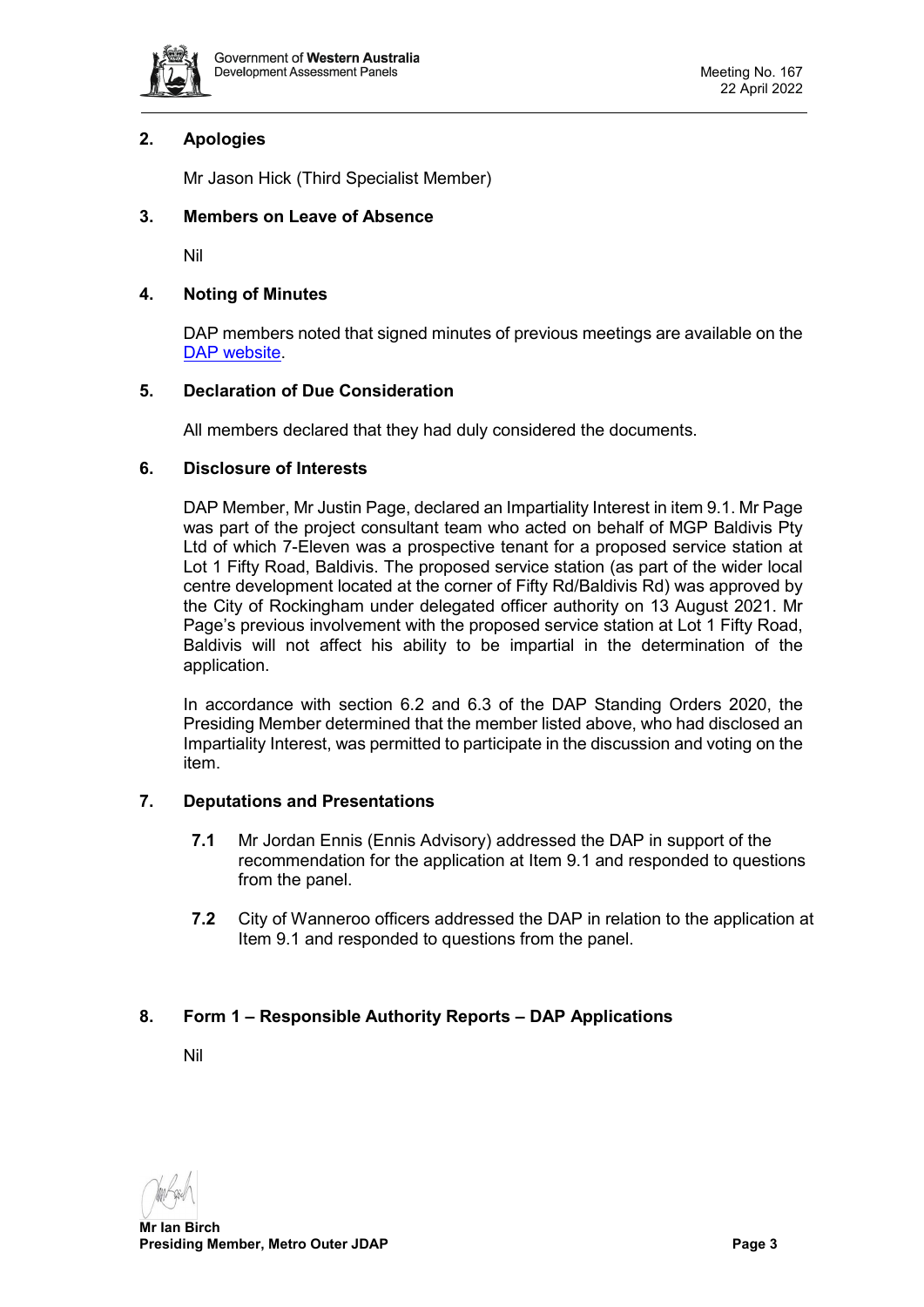

#### <span id="page-3-0"></span>**9. Form 2 – Responsible Authority Reports – DAP Amendment or Cancellation of Approval**

# <span id="page-3-1"></span>**9.1 Lot 9001 (35) Kilrush Turn, Ridgewood**

| Development Description:    | Service Station – Amendment to previous            |
|-----------------------------|----------------------------------------------------|
|                             | Approval                                           |
| <b>Proposed Amendments:</b> | Additional Signage and amendments to conditions    |
| Applicant:                  | <b>Ennis Advisory</b>                              |
| Owner:                      | Silverspark Pty Ltd Atf The SilverSpark Unit Trust |
| Responsible Authority:      | City of Wanneroo                                   |
| DAP File No:                | DAP/21/01940                                       |
|                             |                                                    |

#### **REPORT RECOMMENDATION**

**Moved by:** Cr Vinh Nguyen **Seconded by:** Cr Frank Cvitan

That the Metro Outer JDAP resolves to:

- 1. **Accept** that the DAP Application reference DAP/21/01940 as detailed on the DAP Form 2 dated 17 February 2022 is appropriate for consideration in accordance with regulation 17 of the *Planning and Development (Development Assessment Panels) Regulations 2011*;
- 2. **Approve** DAP Application reference DAP/21/01940 in accordance with Clause 77 of Schedule 2 (Deemed Provisions) of the *Planning and Development (Local Planning Schemes) Regulations 2015*, and the provisions of the City of Wanneroo District Planning Scheme No. 2, for the proposed minor amendment to the approved Service Station at Lot 9001 (35) Kilrush Turn, Ridgewood, in accordance with the accompanying plans (Plans 1 to 10, Revision 17 dated 07-02-2022), and subject to the following modifications to the conditions contained within the approval determined by the Metro Outer Joint Development Assessment Panel on 17 September 2021:
- 1. To delete and replace Condition 5 with the following:

*The development is to be implemented in accordance with the recommendations of the Environmental Noise Assessment, dated 3 February 2021 completed by Lloyd George Acoustics and the Memorandum dated 11 January 2022 completed by Lloyd George Acoustics, allowing additional refrigerated deliveries to occur between the hours of 10.00pm and 7.00am within the two northernmost bays only. The development shall be maintained thereafter to the satisfaction of the City.*

- 2. To include the following as additional conditions of development approval:
	- 20. Signage shall be erected at both the north-easternmost bays and the loading area advising delivery drivers that only the north-easternmost bays shall be used to receive deliveries between the hours of 10:00pm and 7:00am.
	- 21. An 8m high pylon sign located in the vicinity of the Connolly Drive and Lukin Drive intersection (as shown on the accompanying plans dated 07-02-2022) does not form part of this approval.

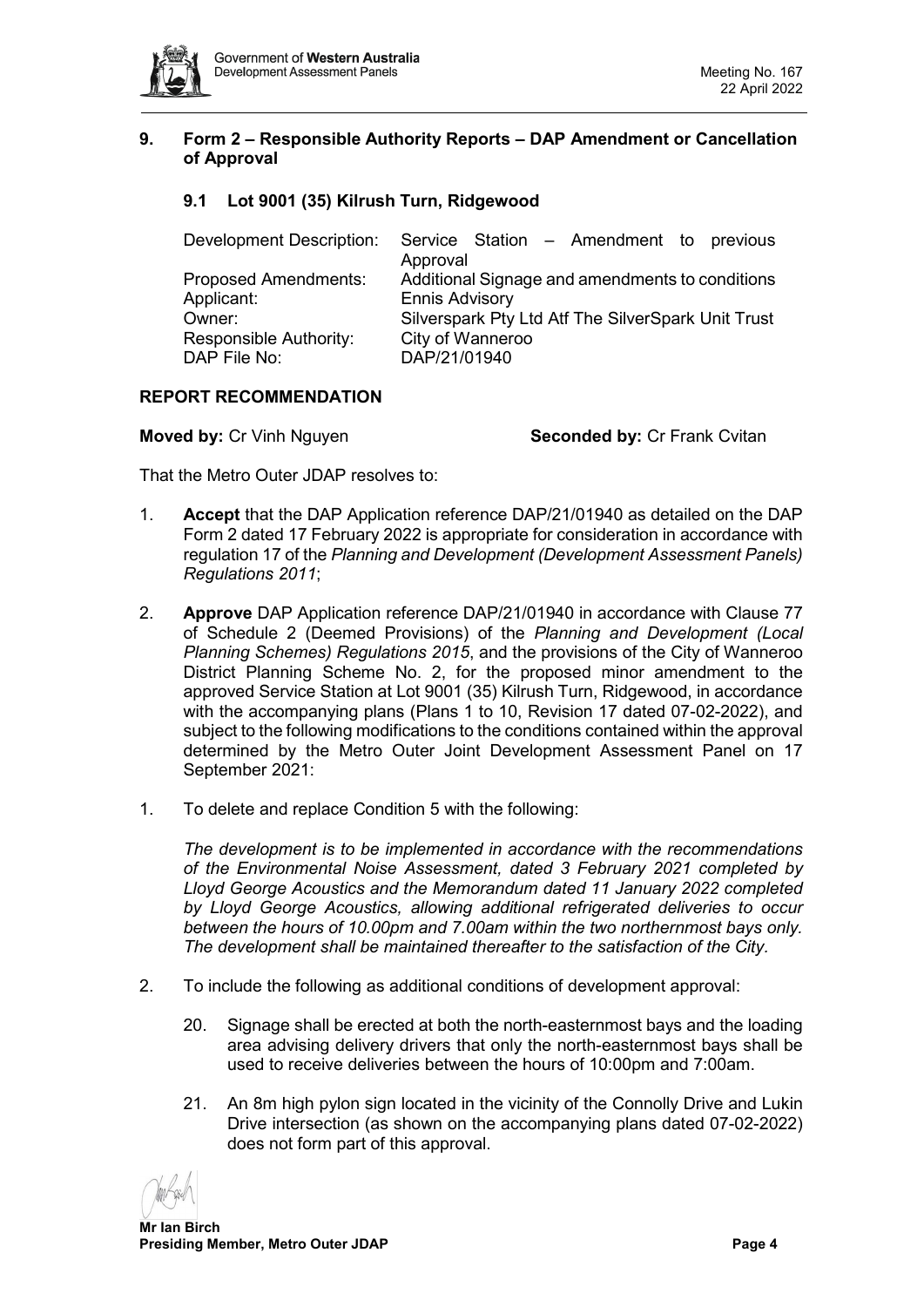

### **AMENDING MOTION**

**Moved by:** Mr Justin Page **Seconded by:** Ms Sheryl Chaffer

*The following amendments were made en bloc;*

(i) To delete and replace Condition No.12 with the following:

*The 10 metre price board pylon sign, as illustrated on Site Plan Revision 17 dated 7 February 2022, shall be reduced to a maximum height of eight metres.*

(ii) That Condition No. 21 be amended to read as follows:

*The An 8m high pylon sign located in the vicinity of the Connolly Drive and Lukin Drive intersection (as shown on the accompanying plans dated 07-02-2022) does not form part of this approval is approved as a multi-tenant sign and the service station is permitted to only utilise a portion of the pylon sign and the remainder of the sign is to be reserved for future tenancies on the site.*

**The Amending Motion was put and CARRIED (3/2).**

- For: Mr Ian Birch Ms Sheryl Chaffer Mr Justin Page
- Against: Cr Vihn Nguyen Cr Frank Cvitan

**REASON:** By majority, panel members considered that approval of the plyon sign at eight metres would not have an adverse impact on the streetscape, having regard for the overall length of site frontage, and it would make the advertising of fuel pricing more visible for drivers thus enabling greater reaction time for subsequent decision making, which can potentially improve traffic safety. At the greater height, it also offers potential to inform drivers on Lukin Drive of other businesses intended to be located on the site.

The proposed pylon sign forms part of the first stage of development, being associated with the service station. The planning framework supports an eight metre high pylon sign where it is used as a multi-tenant sign. The Panel was informed by the Applicant who advised that discussions had occurred with future prospective tenants regarding use of the proposed multi-tenant sign. The proposed sign provides for two blank panels where future tenants can located their signage as part of future stage(s) of development. The multi-tenant sign will potentially reduce the need for a proliferation of signage across the site.

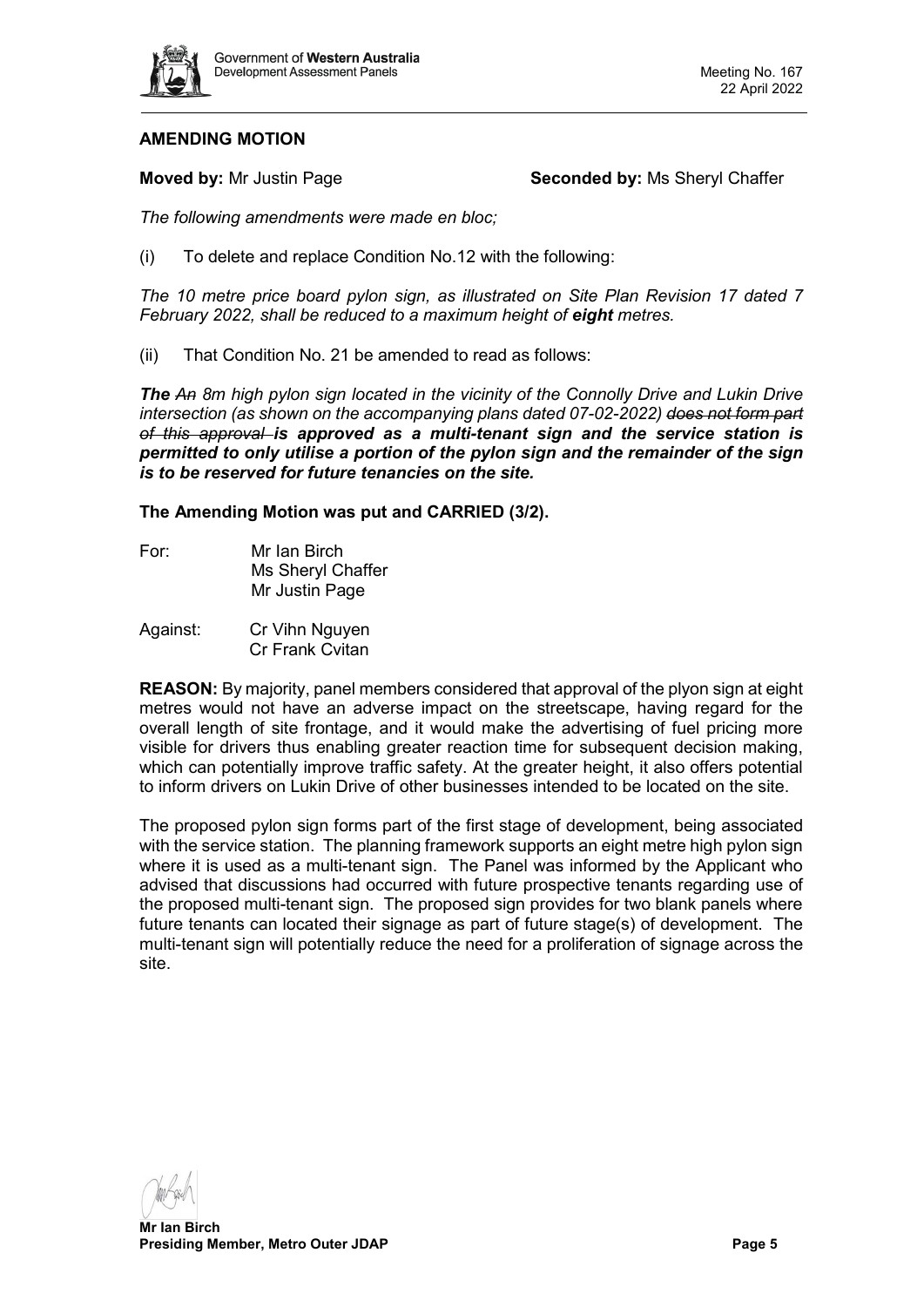

# **REPORT RECOMMENDATION (AS AMENDED)**

That the Metro Outer JDAP resolves to:

- 1. **Accept** that the DAP Application reference DAP/21/01940 as detailed on the DAP Form 2 dated 17 February 2022 is appropriate for consideration in accordance with regulation 17 of the *Planning and Development (Development Assessment Panels) Regulations 2011*;
- 2. **Approve** DAP Application reference DAP/21/01940 in accordance with Clause 77 of Schedule 2 (Deemed Provisions) of the *Planning and Development (Local Planning Schemes) Regulations 2015*, and the provisions of the City of Wanneroo District Planning Scheme No. 2, for the proposed minor amendment to the approved Service Station at Lot 9001 (35) Kilrush Turn, Ridgewood, in accordance with the accompanying plans (Plans 1 to 10, Revision 17 dated 07-02-2022), and subject to the following modifications to the conditions contained within the approval determined by the Metro Outer Joint Development Assessment Panel on 17 September 2021:
- 1. To delete and replace Condition 5 with the following:

*The development is to be implemented in accordance with the recommendations of the Environmental Noise Assessment, dated 3 February 2021 completed by Lloyd George Acoustics and the Memorandum dated 11 January 2022 completed by Lloyd George Acoustics, allowing additional refrigerated deliveries to occur between the hours of 10.00pm and 7.00am within the two northernmost bays only. The development shall be maintained thereafter to the satisfaction of the City.*

2. To delete and replace Condition No.12 with the following:

The 10 metre price board pylon sign, as illustrated on Site Plan Revision 17 dated 7 February 2022, shall be reduced to a maximum height of eight metres.

- 3. To include the following as additional conditions of development approval:
	- 20. Signage shall be erected at both the north-easternmost bays and the loading area advising delivery drivers that only the north-easternmost bays shall be used to receive deliveries between the hours of 10:00pm and 7:00am.
	- 21. The 8m high pylon sign located in the vicinity of the Connolly Drive and Lukin Drive intersection (as shown on the accompanying plans dated 07-02-2022) is approved as a multi-tenant sign and the service station is permitted to only utilise a portion of the pylon sign and the remainder of the sign is to be reserved for future tenancies on the site.